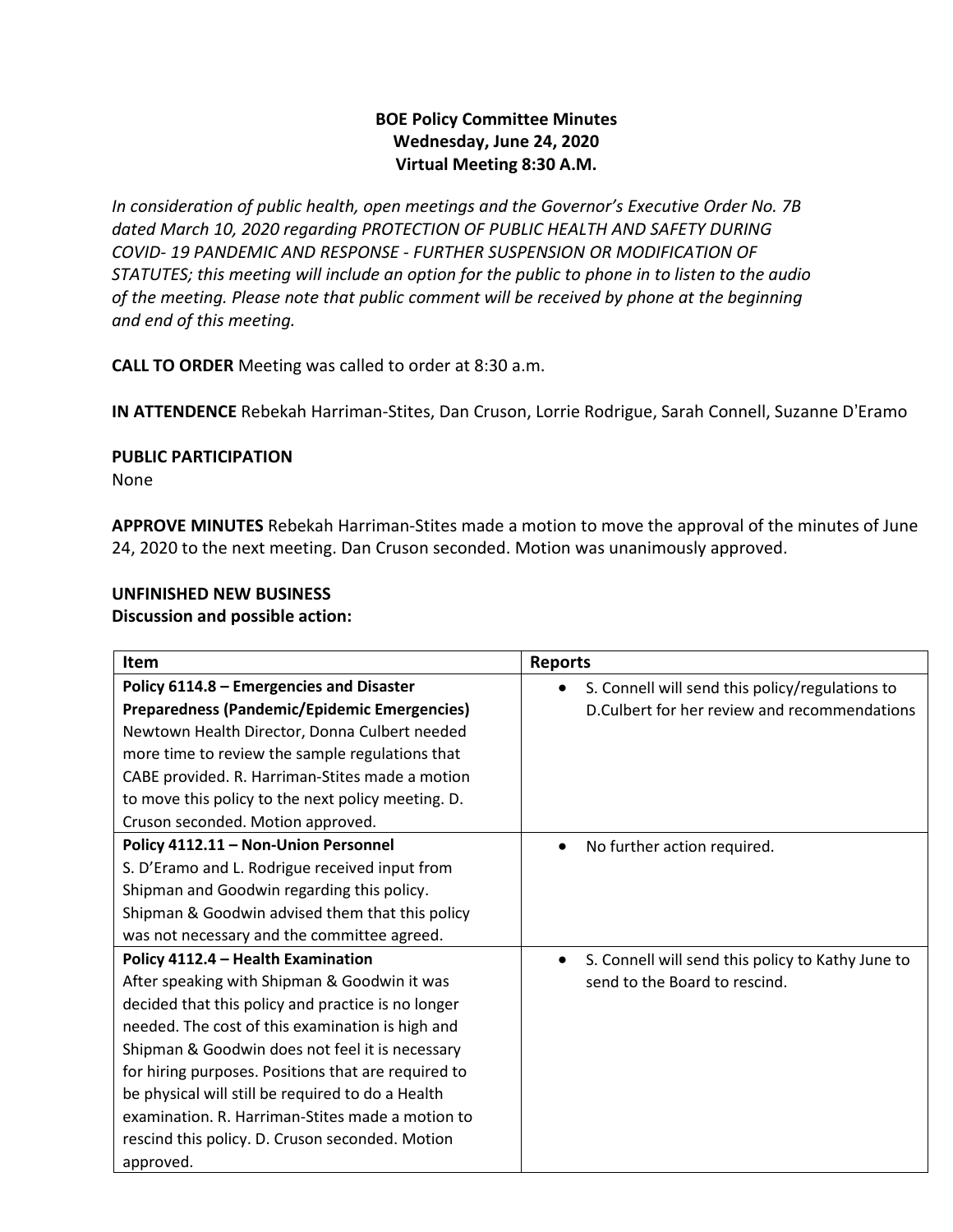| Policy 4112.421 - Pre-Employment Drug Screening         | No further action required.<br>٠                              |
|---------------------------------------------------------|---------------------------------------------------------------|
| <b>Test</b>                                             |                                                               |
| Newtown does not have a current policy on this          |                                                               |
| topic and it was advised that Newtown Public            |                                                               |
| Schools does not need this policy by Shipman and        |                                                               |
| Goodwin.                                                |                                                               |
| Policy 6172.61 - Distance Education                     | S. Connell will send this policy to D. Mailloux-<br>$\bullet$ |
| L. Rodrigue made edits to this policy. The edits are    | Petersen for her input on this policy.                        |
| as followed:                                            |                                                               |
| It was decided to change each header from               |                                                               |
| "Distance Learning Plan Due to Health-Based School      |                                                               |
| Closure" to "Distance Learning Plan Due to Health       |                                                               |
| and Safety School Closure". L. Rodrigue did not want    |                                                               |
| to limit this policy to just Health closures because    |                                                               |
| other safety closures can possibly happen as well.      |                                                               |
| Language referring to this was added in the first       |                                                               |
| paragraph:                                              |                                                               |
| "This policy outlines Newtown Public School             |                                                               |
| District's plan to provide distance learning options in |                                                               |
| the event that the school District must be closed due   |                                                               |
| to an emergency health situation or a potential         |                                                               |
| closing due to other safety reasons."                   |                                                               |
| On page (a), Under Goals of Diatnce Learning            |                                                               |
| program, L. Rodrigue added a bullet that outlines       |                                                               |
| social and emotion supports. The new bullet states:     |                                                               |
| 4. To facilitate ongoing academic and                   |                                                               |
| social/emotional supports for all students so they      |                                                               |
| can be successful in a remote learning environment.     |                                                               |
| On page (b) under Communication, it was decided to      |                                                               |
| remove language from the Governor because it            |                                                               |
| changes so frequently. L. Rodrigue changed the          |                                                               |
| language to say "Communication regarding school         |                                                               |
| closure and a move to distance learning will be sent    |                                                               |
| to parents/guardians utilizing the District's           |                                                               |
| emergency notification/communication system.            |                                                               |
| Detailed instructions will also be posted on the        |                                                               |
| school and District websites."                          |                                                               |
| On page (c) under Time Schedules, L. Rodrigue felt      |                                                               |
| that the language CABE provided was problematic         |                                                               |
| and created a sentence that works with Newtown's        |                                                               |
| practice. The sentence states: <b>During distance</b>   |                                                               |
| learning, teachers will respond to emails in a timely   |                                                               |
| manner during the regular hours of school               |                                                               |
| operation. Distance learning hours and school           |                                                               |
| schedules (K-12) will be communicated to parents        |                                                               |
| and posted on our District website.                     |                                                               |
| The committee agreed with all of L. Rodrigue's edits.   |                                                               |
| S. Connell will send this polic to D. Petersen to       |                                                               |